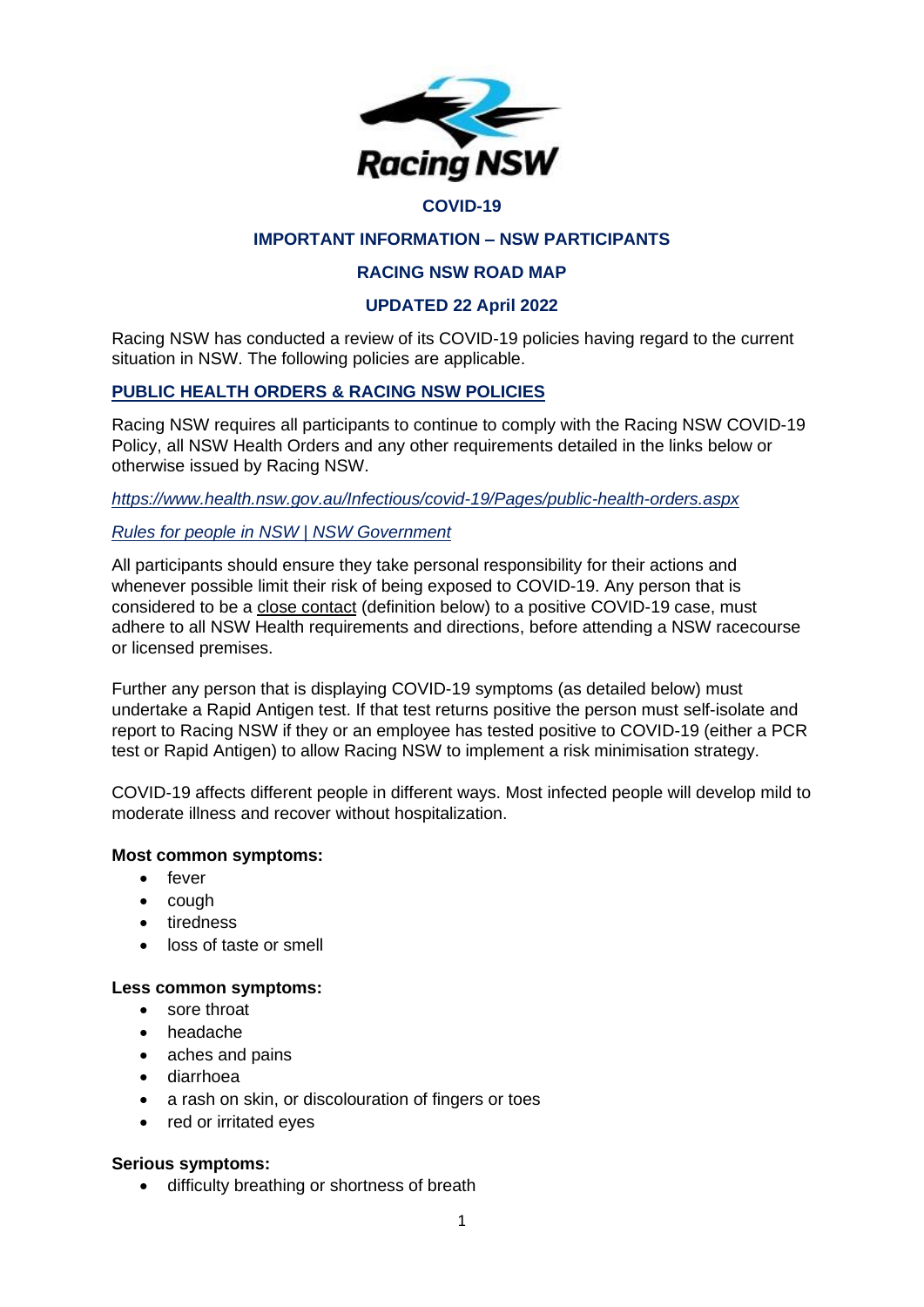- loss of speech or mobility, or confusion
- chest pain

# **REQUIREMENTS FOR POSTIVE CASES**

**Positive Case (PCR) -** Any person who tests positive to COVID-19 on a PCR test must follow Health Orders and self-isolate for a minimum of 7 days (see below). All positive PCR cases must be reported to Racing NSW Stewards and any person who undertakes a PCR test must self-isolate until they get a negative result.

Should the positive person:

- be displaying no symptoms which includes fever, respiratory issues, cough, runny/blocked nose & headache;
- test negative on a Rapid Antigen test on day 6 after they took the positive test and provide the rapid test result to Racing NSW Stewards,

they may leave isolation and attend a racecourse or licensed premises after 7 days. This means the positive person may attend a racecourse or licensed premises on day 7 after testing positive, subject to meeting the conditions above.

**Positive Case (Rapid Antigen) – (Effective 6 April 2022)** Any person who tests positive to COVID-19 on a Rapid Antigen test now does not need to obtain a COVID-19 PCR test. The results of the Rapid Antigen test will be considered a positive case to COVID-19 and any person who test positive must self-isolate for a minimum of 7 days (see below). All positive Rapid Antigen tests must be reported to Racing NSW Stewards.

Should the positive person:

- be displaying no symptoms which includes fever, respiratory issues, cough, runny/blocked nose & headache;
- test negative on a Rapid Antigen test on day 6 after they took the positive test and provide the rapid test result to Racing NSW Stewards,

they may leave isolation and attend a racecourse or licensed premises after 7 days. This means the positive person may attend a racecourse or licensed premises on day 7 after testing positive, subject to meeting the conditions above.

# **CLOSE CONTACT (Effective 6pm on 22 April 2022)**

**Close Contact with Positive Case (PCR or Rapid Antigen) –** A close contact is defined as a person who is a household member with a person who has tested positive to COVID-19 (either PCR or Rapid antigen test) or has been with a person who has tested positive to COVID-19 (either PCR or Rapid antigen test) for 4 hours or more in a household like setting (accommodation, care facility or similar).

From 6pm on Friday 22 April 2022 , close contacts will not have to isolate, as long as they have no symptoms and comply with the following guidelines:

- **Do not visit** aged care, hospitals, disability, and correctional facilities unless a special exemption applies;
- Wear a face mask in indoor settings outside the home;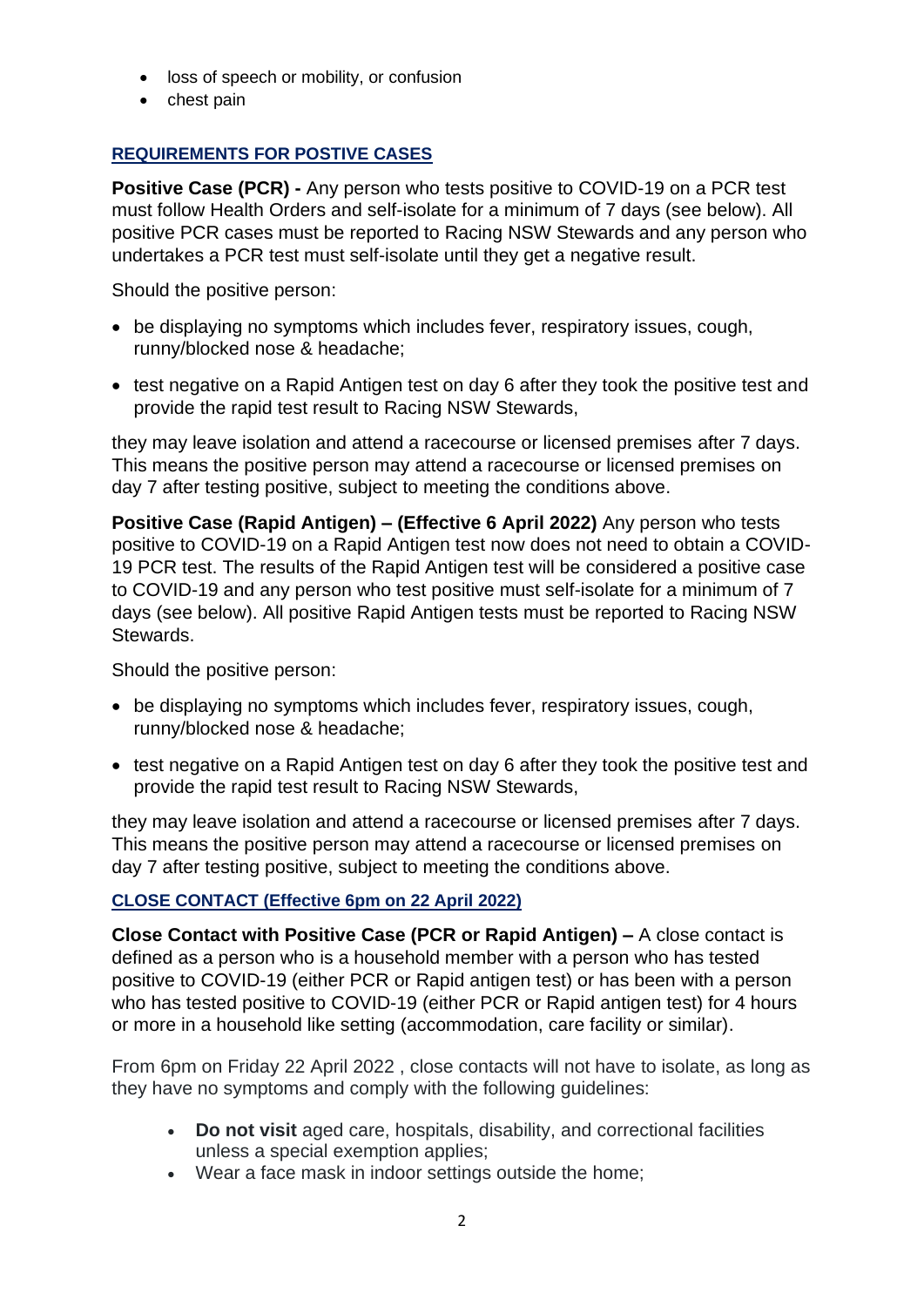- Undertake daily Rapid Antigen tests before coming into close contact with people outside their household.
- Avoid contact with elderly and immunocompromised persons where possible;
- Work from home where practical;
- Notify their employer/educational facility that they are a close contact, and that they are not required to isolate as long as they comply with the above.

Close contacts will need to comply with the above guidelines for 7 days from the time a person in their household tested positive for COVID-19.

# **CALCULATING 7-DAY SELF-ISOLATION PERIOD**

Positive COVID-19 cases or Close Contacts are required to self-isolate for a minimum of 7 days, subject to the conditions above. Should the positive COVID-19 person or Close Contact meet the conditions above, they can return to a racecourse or licensed premises 7 days after testing postive.

Example – John tests positive to COVID-19 on a PCR test or Rapid Antigen test taken at 10am on 10 January 2022.

- His period of self-isolation is from 10am 10 January 2022 to 10am 17 January 2022.
- He must provide a negative Rapid Antigen test on 16 January 2022 by sending a photograph of the test cartridge to Racing NSW Stewards [steward@racingnsw.com.au](mailto:steward@racingnsw.com.au)
- After 10am on 17 January 2022 he may return to a racecourse or licensed premises.

## **CASUAL CONTACT (Updated 22 April 2022)**

**Casual contact with Positive Case (PCR or Rapid Antigen) –** A casual contact is defined as a person who has been in contact with a person who has tested positive to COVID-19 (either PCR or Rapid test) for less than 4 hours. Any person who is a casual contact should follow NSW Health orders and monitor for symptoms.

**Monitor For Symptoms –** Any person who was in attendance where a positive case was present, should follow health advice and monitor for symptoms. It is recommended that a Rapid Antigen test is undertaken prior to attending a racecourse or licensed premises.

# **JOCKEYS**

- Jockey zones were removed on 4 November 2021 allowing jockeys to ride at any race meeting within NSW.
- Racecourse Jockey/Official zones are removed effective 16 February 2022. Owners/trainer are permitted to enter the mounting enclosure (subject to race club restrictions).
- Jockeys should ensure they take personal responsibility for their actions and whenever possible limit their risk of being exposed to COVID-19.
- All jockeys and apprentices may ride trackwork and barrier trials. Jockeys should refrain from entering indoor spaces and stables on a racecourse when undertaking trackwork (such as trainers huts).
- Apprentice jockeys may undertake stable duties.
- There are no density limits for jockeys' rooms.